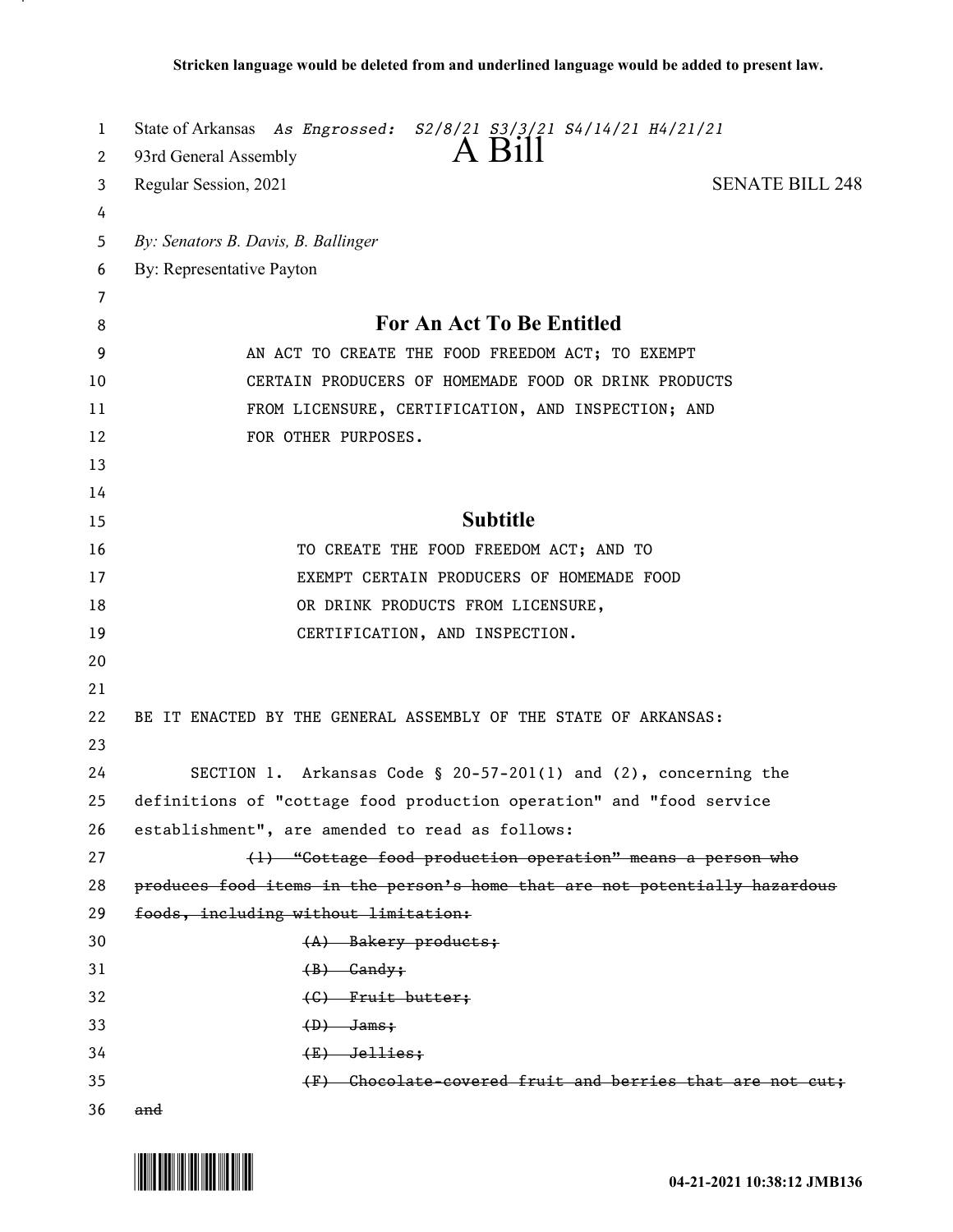(G) Similar products specified in rules adopted by the 2 Department of Health; 3 (2)(A)(i)(A)(i) "Food service establishment" means any place where food is prepared, processed, stored, or intended for use or consumption by the public regardless of whether there is a charge for the food. (ii) "Food service establishment" includes wholesale and retail food stores, convenience stores, food markets, delicatessens, restaurants, food processing or manufacturing plants, bottling and canning plants, wholesale and retail block and prepackaged ice manufacturing plants, food caterers, and food warehouses. (iii) "Food service establishment" does not include supply vehicles or locations of vending machines. (B) The following are also exempt: (i) Group homes routinely serving ten (10) or fewer persons; (ii) Daycare centers routinely serving ten (10) or fewer persons; (iii) Potluck suppers, community picnics, or other group gatherings where food is served but not sold; (iv) A person at a farmers' market that offers for sale only one (1) or more of the following: (a) Fresh unprocessed fruits or vegetables; (b) Maple syrup, sorghum, or honey that is 24 produced by a maple syrup or sorghum producer or beekeeper;  $\Theta$  (c) Commercially prepackaged food that is not 26 potentially hazardous, on the condition that the food is contained in displays, the total space of which equals less than one hundred cubic feet (100 cu. ft.) on the premises where the person conducts business at the 29 farmers' market; or (d) Homemade food or drink products under the Food Freedom Act, § 20-57-501 et seq.; (v) A person who offers for sale at a roadside stand only fresh fruits and fresh vegetables that are unprocessed or a homemade food or drink product under the Food Freedom Act, § 20-57-501 et seq.; (vi)(a) A cottage food production operation, on the condition that the operation offers its products directly to the consumer: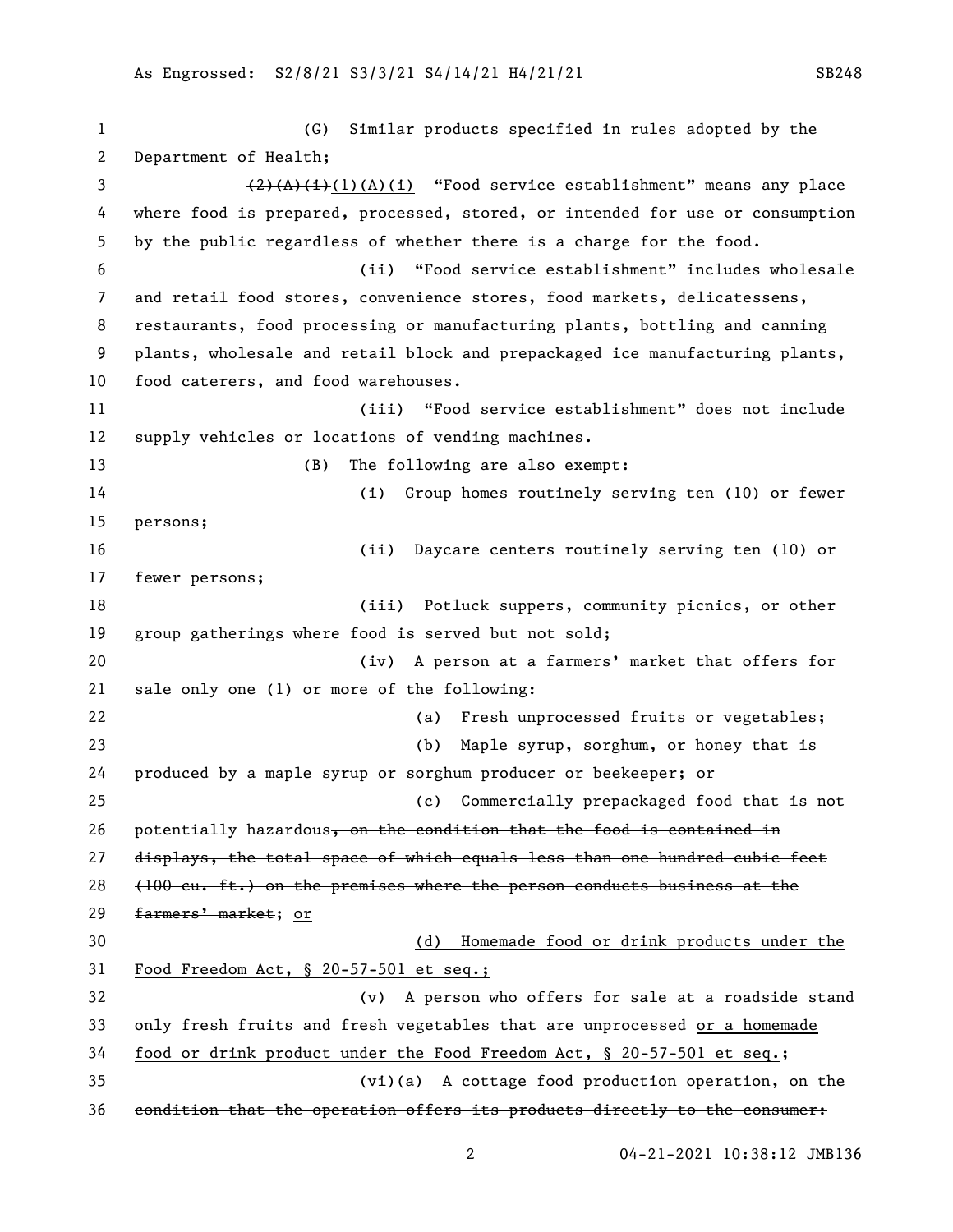| 1  | (1) From the site where the products are                                      |
|----|-------------------------------------------------------------------------------|
| 2  | produced;                                                                     |
| 3  | (2) At a physical or online farmers'                                          |
| 4  | market;                                                                       |
| 5  | $(3)$ At a county fair;                                                       |
| 6  | $(4)$ At a special event; or                                                  |
| 7  | $(5)(A)$ At a pop-up shop within another                                      |
| 8  | established business.                                                         |
| 9  | (B) As used in this subdivision                                               |
| 10 | $(2)(B)(vi)(a)$ , "pop-up shop" means a cottage food production operation     |
| 11 | selling items in an unaffiliated established business for a limited time      |
| 12 | period with the consent of the owner of the unaffiliated established business |
| 13 | and the owner or employee of the cottage food production operation being      |
| 14 | present at the point of sale.                                                 |
| 15 | (b)(l) Upon request, each product offered                                     |
| 16 | under subdivision $(2)(B)(vi)(a)$ of this section shall be made available to  |
| 17 | the department for sampling.                                                  |
| 18 | (2) Each product shall be clearly                                             |
| 19 | labeled and shall make no nutritional claims.                                 |
| 20 | (3) The label required under subdivision                                      |
| 21 | $(2)(B)(vi)(b)(2)$ of this section shall include the following:               |
| 22 | $(A)$ The name and address of the                                             |
| 23 | business;                                                                     |
| 24 | $(B)$ The name of the product;                                                |
| 25 | $(G)$ The ingredients in the                                                  |
| 26 | product; and                                                                  |
| 27 | (D) The following statement in 10-                                            |
| 28 | point type: "This Product is Home-Produced";                                  |
| 29 | (vii) A maple syrup and sorghum processor and                                 |
| 30 | beekeeper if the processor or beekeeper offers only maple syrup, sorghum, or  |
| 31 | honey directly to the consumer from the site where those products are         |
| 32 | processed or homemade food or drink products under the Food Freedom Act, §    |
| 33 | 20-57-501 et seq., or both;                                                   |
| 34 | (viii) A person who offers for sale only one                                  |
| 35 | (1) or more of the following foods at a festival or celebration, on the       |
| 36 | condition that the festival or celebration is organized by a political        |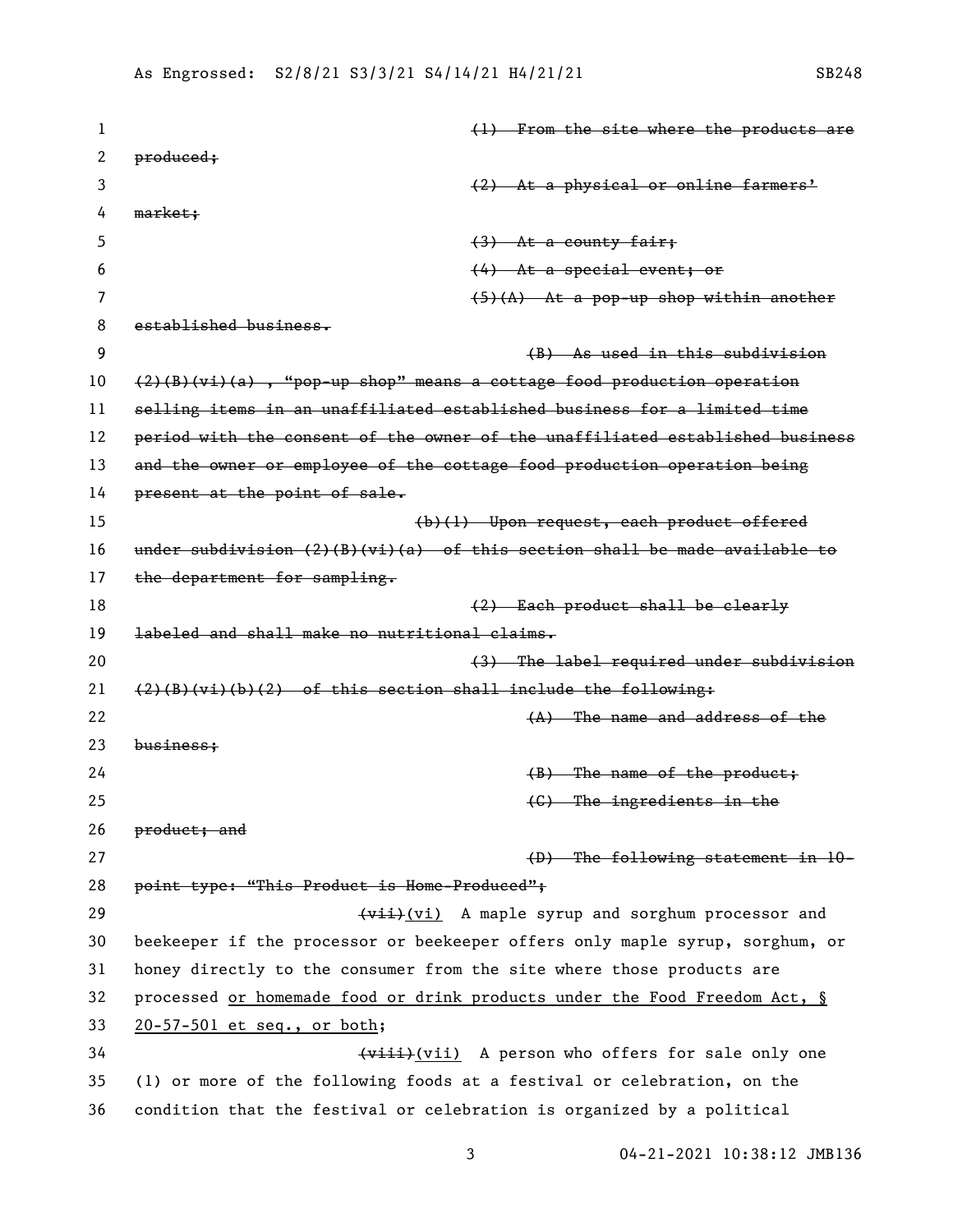subdivision of the state and lasts for a period not longer than seven (7) consecutive days: (a) Fresh unprocessed fruits or vegetables; (b) Maple syrup, sorghum, or honey if produced 5 by a maple syrup or sorghum processor or beekeeper;  $\Theta$  (c) Commercially prepackaged food that is not 7 potentially hazardous, on the condition that the food is contained in 8 displays, the total space of which equals less than one hundred cubic feet  $(100 \text{ cu. ft.})$ ; or (d) Homemade food or drink products under the Food Freedom Act, § 20-57-501 et seq.; 12 (ix)(viii) A farm market that offers for sale at the farm market only one (1) or more of the following: (a) Fresh unprocessed fruits or vegetables; (b) Maple syrup, sorghum, or honey that is 16 produced by a maple syrup or sorghum producer or beekeeper;  $\Theta$  (c) Commercially prepackaged food that is not 18 potentially hazardous, on the condition that the food is contained in displays, the total space of which equals less than one hundred cubic feet  $(100 \text{ eu. ft.})$  on the premises where the person conducts business at the farm market; or (d) Homemade food or drink products under the Food Freedom Act, § 20-57-501 et seq.;  $\left(\frac{1}{x}\right)(ix)$  An establishment that offers only prepackaged foods that are not potentially hazardous as defined by the State Board of Health; and  $\frac{f(x+1)}{x}$  Ice vending machines or kiosks where ice is dispensed in the open air and that are totally self-contained; and (xi) A producer or informed end consumer engaged in transactions under the Food Freedom Act, § 20-57-501 et seq.; and SECTION 2. Arkansas Code § 20-57-209 is repealed. 20-57-209. Pop-up shop inspections and restrictions. (a) The Department of Health may inspect a cottage food production operation that operates as a pop-up shop as defined in § 20-57- 201(2)(B)(vi)(a)(5) within another established business.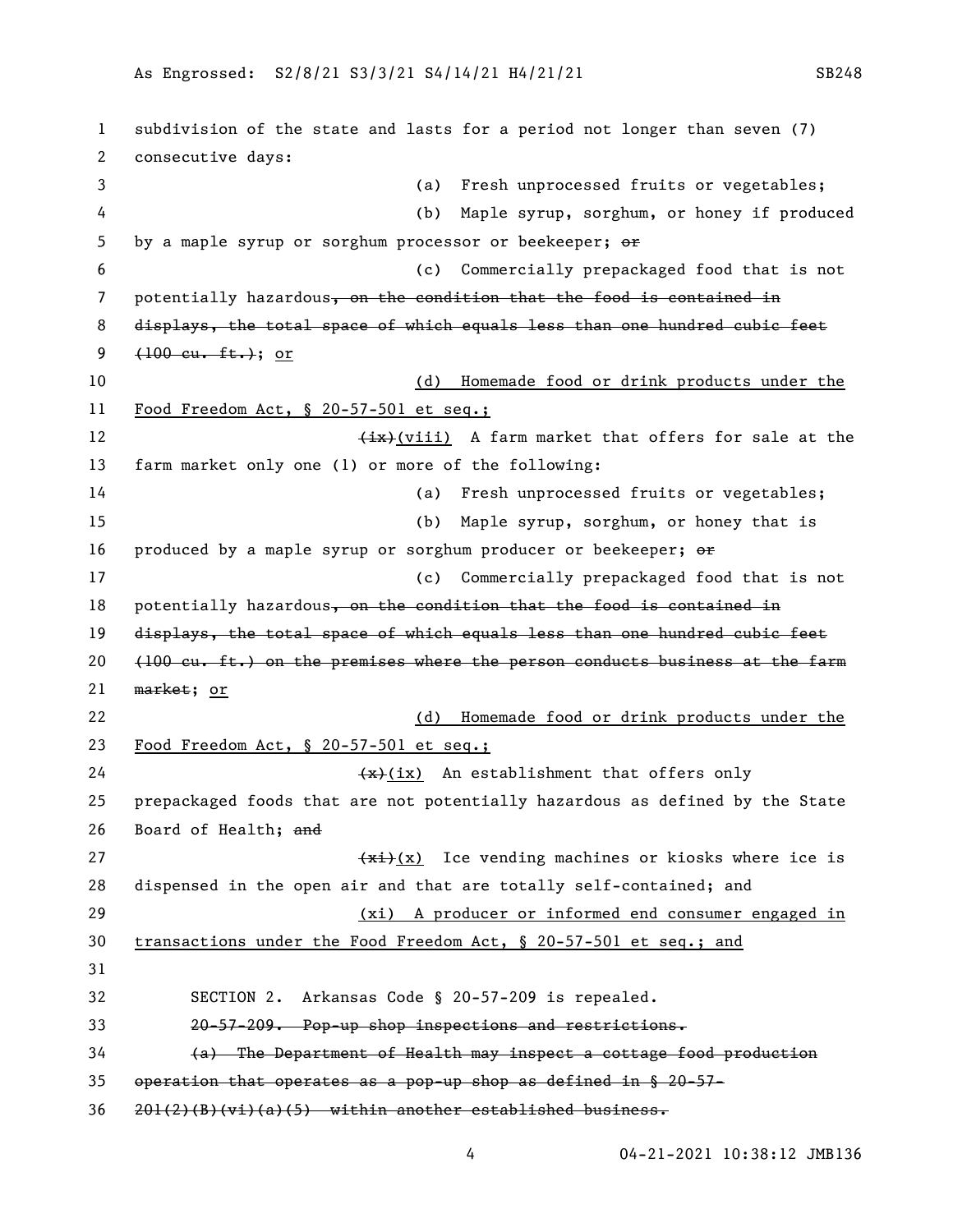| 1  | $(b)$ A cottage food production operation that operates as a pop-up shop      |
|----|-------------------------------------------------------------------------------|
| 2  | shall not sell or offer for sale foods at wholesale distribution.             |
| 3  |                                                                               |
| 4  | SECTION 3. Arkansas Code Title 20, Chapter 57, is amended to add an           |
| 5  | additional subchapter to read as follows:                                     |
| 6  | Subchapter 5 - Food Freedom Act                                               |
| 7  |                                                                               |
| 8  | 20-57-501. Title.                                                             |
| 9  | This subchapter shall be known and may be cited as the "Food Freedom          |
| 10 | Act".                                                                         |
| 11 |                                                                               |
| 12 | 20-57-502. Purpose.                                                           |
| 13 | The purpose of this subchapter is to allow for a producer's production        |
| 14 | and sale of homemade food or drink products for an informed end consumer and  |
| 15 | to encourage the expansion of agricultural sales at farmers' markets,         |
| 16 | ranches, farms, and producers' homes or offices by:                           |
| 17 | (1) Facilitating the purchase and consumption of fresh and local              |
| 18 | agricultural products;                                                        |
| 19 | Enhancing the agricultural economy; and<br>(2)                                |
| 20 | Providing citizens of Arkansas with unimpeded access to<br>(3)                |
| 21 | healthy food and drink products from known sources.                           |
| 22 |                                                                               |
| 23 | 20-57-503. Definitions.                                                       |
| 24 | As used in this subchapter:                                                   |
| 25 | $(1)(A)$ "Delivery" means the transfer of a homemade food or drink            |
| 26 | product resulting from a transaction between a producer and an informed end   |
| 27 | consumer.                                                                     |
| 28 | (B) "Delivery" includes the transfer of a homemade food or                    |
| 29 | drink product to an informed end consumer by the producer or producer's       |
| 30 | designated agent at a farm, ranch, farmers' market, home, office, or any      |
| 31 | location permitted under this subchapter or agreed to between the producer    |
| 32 | and the informed end consumer;                                                |
| 33 | (2) "Farmers' market" means a common facility or area where                   |
| 34 | several vendors may gather on a regular, recurring basis to sell a variety of |
| 35 | fresh fruits and vegetables, locally grown farm products, and other items     |
| 36 | permitted under this subchapter directly to consumers;                        |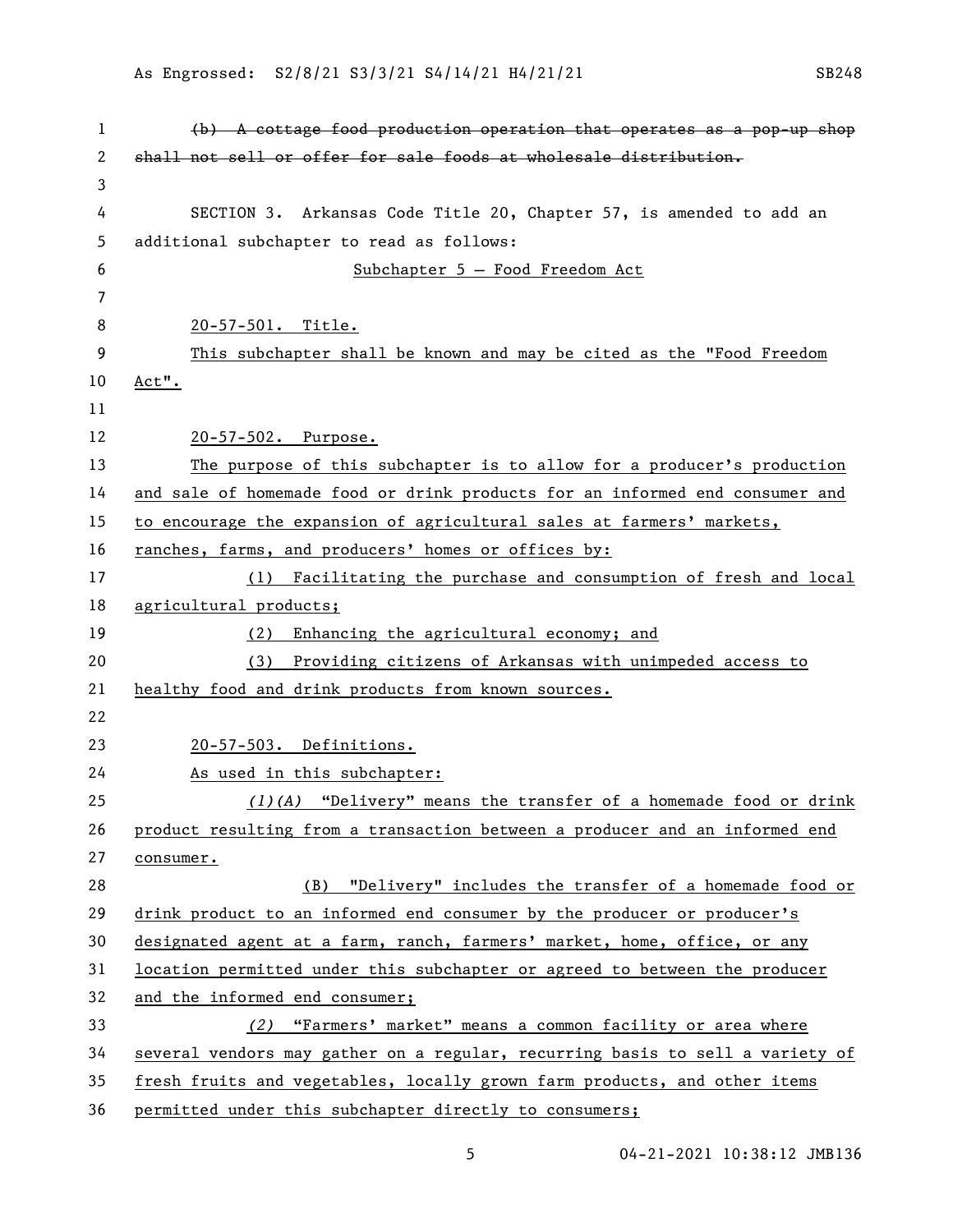| $\mathbf{1}$ | "Homemade food or drink product" means a food or drink<br>(3)                 |
|--------------|-------------------------------------------------------------------------------|
| 2            | product that is processed at the private residence of the producer, including |
| 3            | a farm or ranch where the producer resides, that is exempt from state         |
| 4            | licensure, inspection, certification, and packaging and labeling              |
| 5            | requirements, and that is non-time/temperature control for safety food;       |
| 6            | (4) "Informed end consumer" means a person who:                               |
| 7            | (A) Is the last person to purchase any homemade food or                       |
| 8            | drink product;                                                                |
| 9            | Does not resell the homemade food or drink product;<br>(B)                    |
| 10           | and                                                                           |
| 11           | Has been informed that the homemade food or drink<br>(C)                      |
| 12           | product:                                                                      |
| 13           | (i) Is not regulated, inspected, certified, or                                |
| 14           | subject to state packaging or labeling requirements; and                      |
| 15           | (ii) Has not been processed in a facility that is                             |
| 16           | subject to state licensing, permitting, inspection, or regulation;            |
| 17           | $(5)$ (A) "Non-time/temperature control for safety food" means food           |
| 18           | that does not require time or temperature control for safety to limit         |
| 19           | pathogenic microorganism growth or toxin formation and as defined in the      |
| 20           | rules of the Department of Health.                                            |
| 21           | (B) "Non-time/temperature control for safety food"                            |
| 22           | includes without limitation pickled cucumbers and other acidified vegetables  |
| 23           | that have an equilibrium pH of 4.6 or less if:                                |
| 24           | $(i)(a)$ The recipe:                                                          |
| 25           | (1) Is from a source approved by the                                          |
| 26           | department; or                                                                |
| 27           | (2) Has been tested by an appropriately                                       |
| 28           | certified laboratory that confirmed the finished product has an equilibrium   |
| 29           | pH value of 4.6 or less,                                                      |
| 30           | (b) If a recipe is not as described in                                        |
| 31           | subdivision $(5)(B)(i)(a)$ , the producer shall test each batch of the recipe |
| 32           | with a calibrated pH meter to confirm the finished product has an equilibrium |
| 33           | pH value of 4.6 or less;                                                      |
| 34           | The batch is labelled with a unique number; and<br>(ii)                       |
| 35           | The producer maintains records that include:<br>(iii)                         |
| 36           | (a) The batch number;                                                         |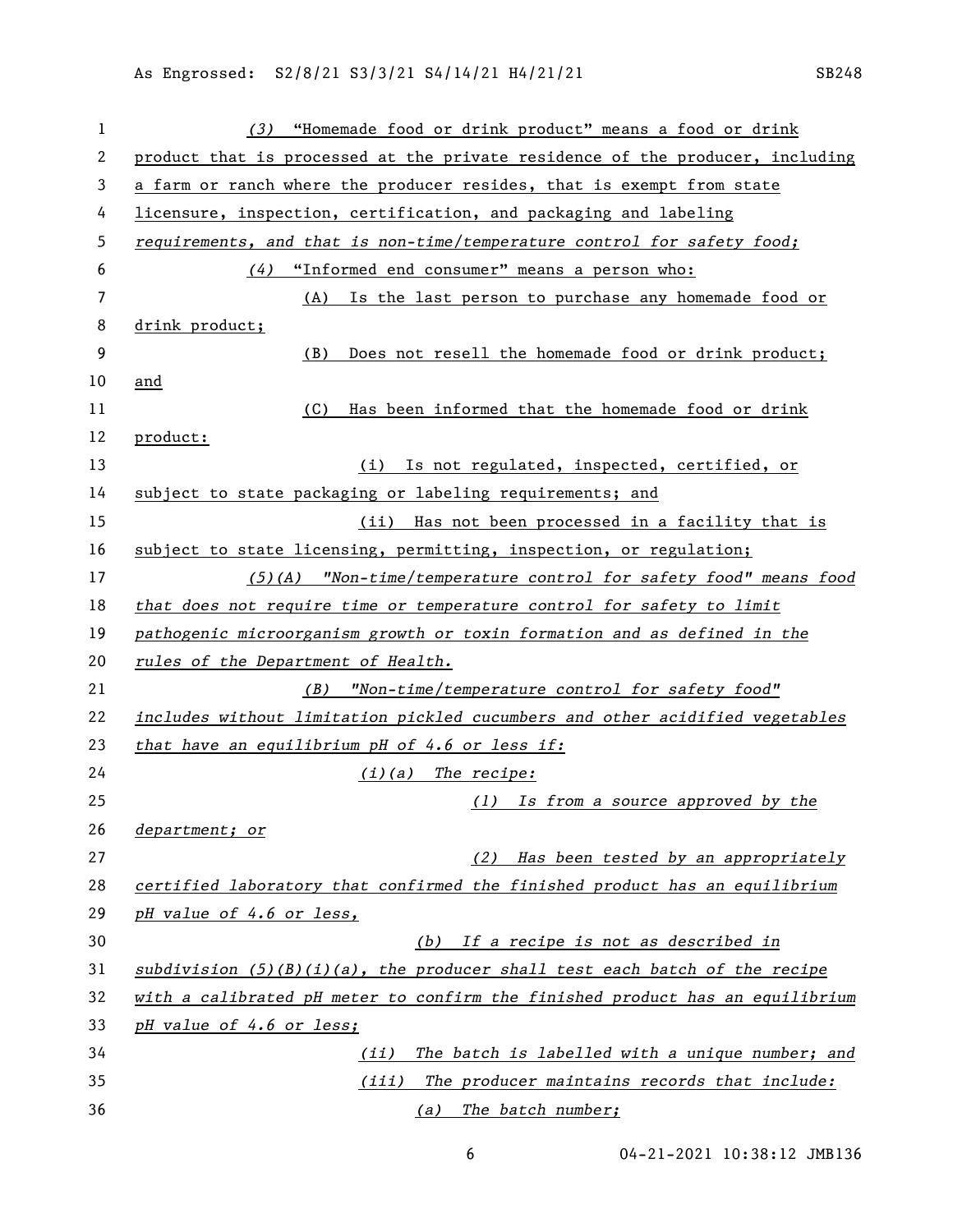| 1  | The recipe used by the producer;<br>(b)                                       |
|----|-------------------------------------------------------------------------------|
| 2  | The source of the recipe or testing<br>(c)                                    |
| 3  | results if applicable; and                                                    |
| 4  | The date that the batch was prepared;<br>(d)                                  |
| 5  | (6) "Process" means operations a producer performs in the                     |
| 6  | preparing, producing, or processing of the producer's homemade food or drink  |
| 7  | products and includes cooking, baking, drying, mixing, cutting, fermenting,   |
| 8  | preserving, dehydrating, growing, and raising;                                |
| 9  | "Producer" means a person who processes homemade food or<br>(7)               |
| 10 | drink products on the person's private residence;                             |
| 11 | (8)(A) "Time/temperature control for safety food" means food                  |
| 12 | that requires time or temperature control for safety to limit pathogenic      |
| 13 | microorganism growth or toxin formation and as defined in the rules of the    |
| 14 | department.                                                                   |
| 15 | (B)<br>"Time/temperature control for safety food" includes:                   |
| 16 | (i) An animal food that is raw or heat treated;                               |
| 17 | (ii) Food of plant origin that is heat treated or                             |
| 18 | consists of raw seed sprouts;                                                 |
| 19 | (iii) Cut leafy greens;                                                       |
| 20 | (iv) Cut tomatoes or mixtures of cut tomatoes; and                            |
| 21 | Garlic-in-oil mixtures; and<br>(v)                                            |
| 22 | (9) "Transaction" means the exchange of buying and selling in                 |
| 23 | person, by telephone or online, and the delivery of the homemade food or      |
| 24 | drink product.                                                                |
| 25 |                                                                               |
| 26 | 20-57-504. Food freedom.                                                      |
| 27 | Unless otherwise provided in this section, homemade food or drink<br>(a)      |
| 28 | products produced and sold in compliance with this subchapter are exempt from |
| 29 | state licensure, certification, inspection, and packaging and labeling        |
| 30 | requirements.                                                                 |
| 31 | A transaction under this subchapter shall:<br>(b)                             |
| 32 | $(1)(A)$ Be directly between the seller and the informed end                  |
| 33 | consumer.                                                                     |
| 34 | The seller of a homemade food or drink product may be<br>(B)                  |
| 35 | the producer of the homemade food or drink product, an agent of the producer, |
| 36 | or a third-party vendor, including a retail shop or grocery store;            |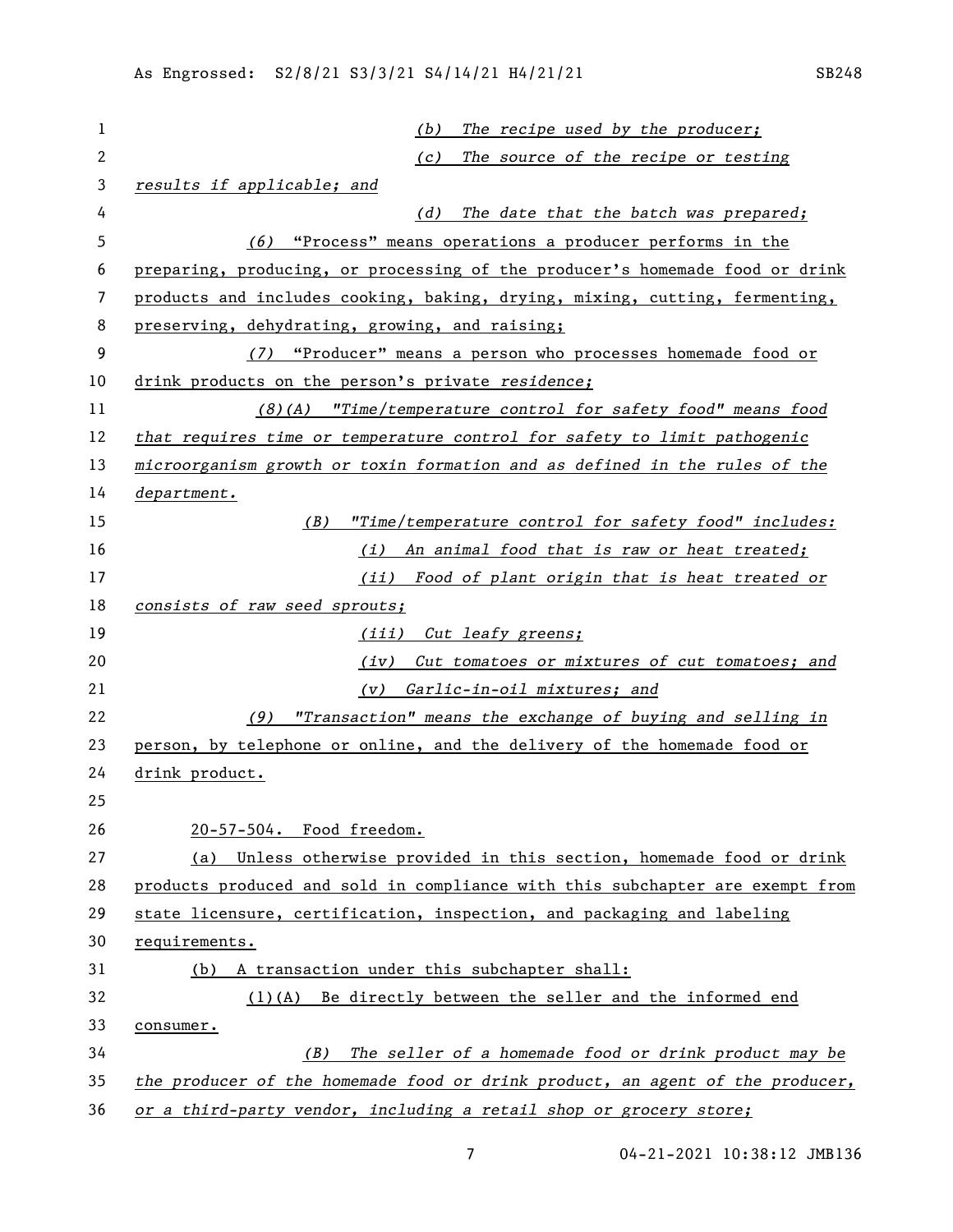| 1  | Occur in Arkansas or in another state if the seller complies<br>(2)          |
|----|------------------------------------------------------------------------------|
| 2  | with all applicable federal laws;                                            |
| 3  | Not involve the sale of meat, poultry, seafood, or<br>(3)                    |
| 4  | time/temperature control for safety food products;                           |
| 5  | Be delivered by the producer, agent of the producer, third-<br>(4)           |
| 6  | party vendor, or third-party carrier to the informed end consumer; and       |
| 7  | (5) Satisfy the disclosure requirements in $\S$ 20-57-505.                   |
| 8  |                                                                              |
| 9  | 20-57-505. Disclosures.                                                      |
| 10 | The following information shall be provided to the informed end<br>(a)       |
| 11 | consumer as described in subsection (b) of this section:                     |
| 12 | (1) The date that the homemade food or drink product was                     |
| 13 | manufactured, produced, or processed;                                        |
| 14 | $(2)$ The name, address, and telephone number of the producer of             |
| 15 | the homemade food or drink product, or an identification number provided by  |
| 16 | the Department of Agriculture if requested by the producer to protect the    |
| 17 | producer's safety;                                                           |
| 18 | The common or usual name of the homemade food or drink<br>(3)                |
| 19 | product;                                                                     |
| 20 | The ingredients of the homemade food or drink product in<br>(4)              |
| 21 | descending order of predominance; and                                        |
| 22 | The following statement: "This product was produced in a<br>(5)              |
| 23 | private residence that is exempt from state licensing and inspection. This   |
| 24 | product may contain allergens."                                              |
| 25 | The information required under subsection (a) of this section<br>(b)         |
| 26 | shall be provided on:                                                        |
| 27 | (1) A label affixed to the:                                                  |
| 28 | Package if the homemade food or drink product is<br>(A)                      |
| 29 | packaged; or                                                                 |
| 30 | Container and a separate written document provided to<br>(B)                 |
| 31 | the informed end consumer upon sale if the homemade food or drink product is |
| 32 | offered for sale from a bulk container;                                      |
| 33 | (2) A placard displayed at the point of sale if the homemade                 |
| 34 | food or drink product is not packaged or offered for sale from a bulk        |
| 35 | container; or                                                                |
| 36 | The website on which the homemade food or drink product is<br>(3)            |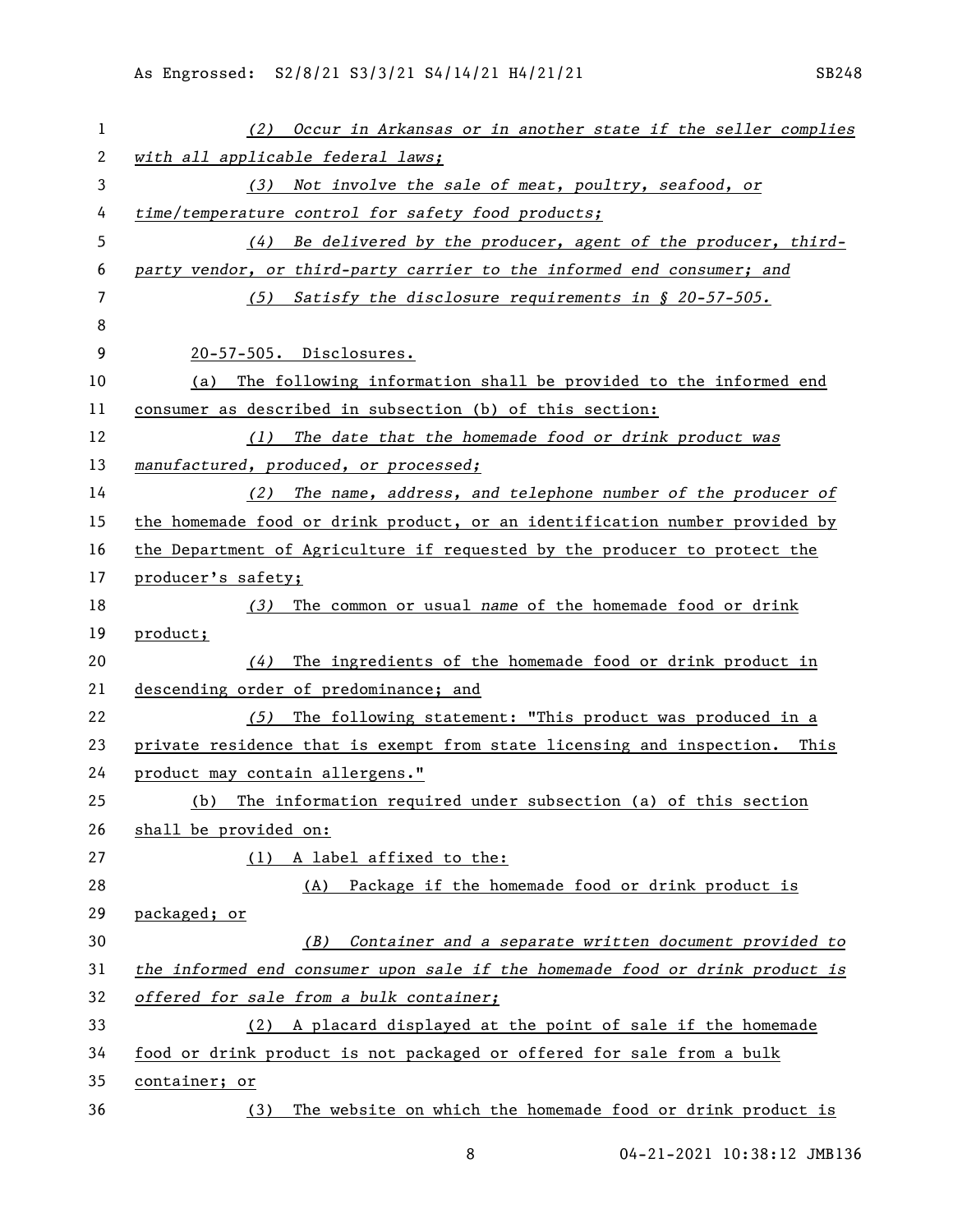| $\mathbf{1}$ | offered for sale if the product is offered for sale online.                   |
|--------------|-------------------------------------------------------------------------------|
| 2            |                                                                               |
| 3            | 20-57-506. Exemption - Location sold.                                         |
| 4            | Except as provided in this subchapter, a homemade food or drink<br>(a)        |
| 5            | product shall not be sold or used in any food service establishment.          |
| 6            | A homemade food or drink product may be sold:<br>(b)                          |
| 7            | From a retail space located at the ranch, farm, home, or<br>(1)               |
| 8            | office where the homemade food or drink product is produced; or               |
| 9            | (2) At a retail location of a third-party vendor of the homemade              |
| 10           | food or drink product.                                                        |
| 11           | (c) A seller who is operating in a retail space or location that also         |
| 12           | sells food and drink made in a licensed food service establishment shall keep |
| 13           | homemade food or drink products separate from the items prepared or processed |
| 14           | in the licensed food service establishment.                                   |
| 15           |                                                                               |
| 16           | 20-57-507. Applicability - Preemption.                                        |
| 17           | (a) This subchapter does not:                                                 |
| 18           | (1) Impede the Department of Health in any investigation of                   |
| 19           | food-borne illness;                                                           |
| 20           | Change the requirements for brand inspection or animal<br>(2)                 |
| 21           | health inspections;                                                           |
| 22           | (3) Preclude an agency from providing assistance, consultation,               |
| 23           | or inspection, at the request of the producer;                                |
| 24           | (4) Preclude the production or sale of food items otherwise                   |
| 25           | allowed by law, including without limitation incidental sales of milk that    |
| 26           | has not been pasteurized under $$20-59-248;$                                  |
| 27           | Change the regulation of other goods and services where<br>(5)                |
| 28           | homemade food or drink products are also produced or sold;                    |
| 29           | Exempt producers or sellers of homemade food or drink<br>(6)                  |
| 30           | products from any applicable:                                                 |
| 31           | Tax law;<br>(A)                                                               |
| 32           | (B) Fishing or hunting law;                                                   |
| 33           | Federal law, including any federal law prohibiting the<br>(C)                 |
| 34           | sale of certain food items in interstate commerce; or                         |
| 35           | Another state's laws; or<br>(D)                                               |
| 36           | Conflict with the authority of the department to ensure food<br>(7)           |